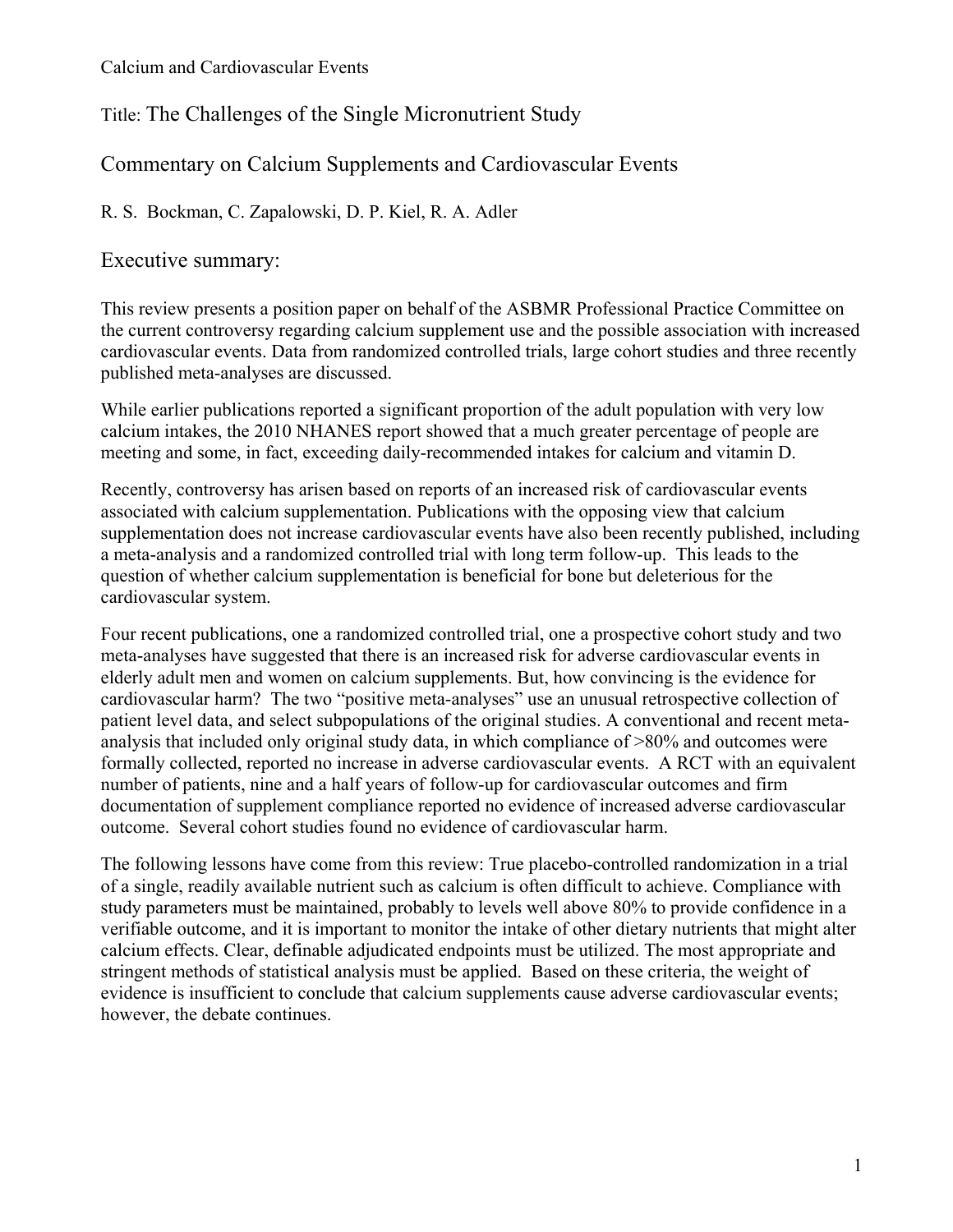# Abstract:

*Summary* This review presents a position paper on behalf of the ASBMR Professional Practice Committee on the current controversy regarding calcium supplement use and the possible association with increased cardiovascular events. Data from randomized controlled trials, large cohort studies and three recently published meta-analyses are discussed.

*Introduction* Bone is a living and dynamic tissue, which allows for continued growth and remodeling throughout life. Thousands of milligrams of calcium passively diffuse into and out of bone on a daily basis. Hundreds of milligrams of calcium are bioactively moved into and out of the bone matrix during cell-mediated bone remodeling. As much as 10,000 mg is filtered by the kidney each day with more than 98% of the filtered calcium being reabsorbed. Small increases in calcium efflux, such as minor increments in the renal filtered load over a prolonged period of time, can lead to chronic deficits in calcium balance. Inadequate dietary calcium can result in a negative balance with a compensatory loss of calcium from bone, a form of "negative spending" that can have detrimental consequences for skeletal integrity. During normal bone homeostasis, there are obligatory losses of calcium by the kidneys, GI tract and skin; replenishment via dietary intake is necessary to maintain a positive calcium balance.

Numerous agencies and organizations concerned with bone health have offered guidelines and recommendations for daily calcium intake. These recommendations are generally in agreement, but are directed at normal, healthy individuals. For example, the US National Academy of Sciences (NAS) in 1997 set guidelines of 1200 mg of elemental calcium as the recommended daily intake for adults over the age of 50 [1-4]. Nutritional surveys such as the National Health and Nutrition Evaluation Surveys (NHANES) 2003-2006 database documented that fewer than 10% of women up to the age of 70 and fewer than 1% after 70 years, along with fewer than 25% of adult men met the NAS guidelines for dietary calcium. When the 2003-2006 NHANES database was used to estimate calcium intakes from food, water, dietary supplements, and antacids for U.S. citizens, the estimated average calcium intakes from supplements in mg/day were as follows: for women aged 51-70, 578 mg/d; for women >71, 608 mg/d; for men 51-70, 268 mg/d; and for men >71, 372 mg/d [5]. Thus, calcium intake from the diet and all sources averaged over 1000 mg in all 4 groups (1186 in women 51-70; 1139 in women >71; 1092 in men 51-70 and 1087 in men >71. Women relied on calcium supplements for about ½ of their daily calcium intake. Men were more likely to get the majority of their intake from diet; with  $\frac{1}{4}$  to  $\frac{1}{3}$  of their total daily calcium intake derived from supplements. The differences between earlier NHANES reports and the current report on calcium intake in the United States [5] are important to take into consideration. While earlier publications reported a significant proportion of the adult population with very low calcium intakes, the 2010 NHANES report showed that a much greater percentage of people are meeting and some, in fact, exceeding daily recommended intakes. The increase in calcium intake is attributed to a greater intake of supplemental calcium; about 43% of the U.S. population and almost 70% of older females reported supplemental calcium use. With many people at or close to the Recommended Daily Intake and a greater percentage of the population exceeding these levels, it is important to consider both the benefits and the risks of supplementation.

The following websites are provided to inform about the general facts and recommendations for dietary intake.

(http://wwwn.cdc.gov/nchs/nhanes/bibliography/key\_statistics.aspx)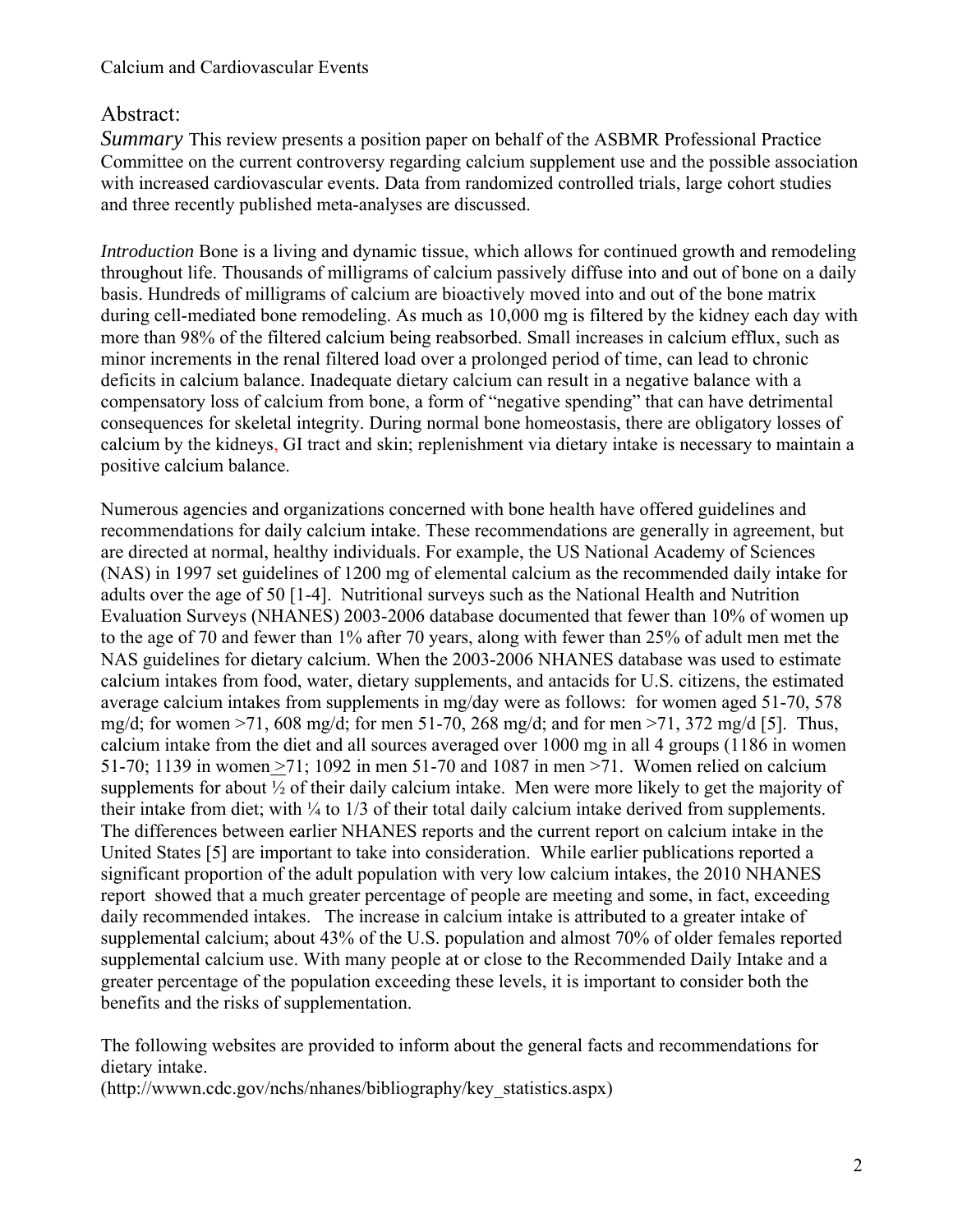(http://www.nof.org/news/pressreleases/20100802-Calcium\_Recommendations.htm), (http://www.nof.org/prevention/BoneBasicsAlert\_CalciumBasics.pdf), (http://www.surgeongeneral.gov/library/bonehealth/docs/OsteoBrochure1mar05.pdf.), (http://www.iom.edu/Reports/2010/Dietary-Reference-Intakes-for-Calcium-and-Vitamin-D.aspx). Individuals with impaired renal function, older persons, and individuals with gastrointestinal disorders with malabsorption, should consult with their physicians about the levels of calcium and other micronutrients intakes that are appropriate for them.

An important consideration relevant to calcium needs, is that the intake, absorption and metabolism of calcium are greatly influenced by the presence or absence of other micronutrients, especially in those individuals with low calcium intake. Calcium absorption is reduced in vitamin D insufficiency or deficiency. Another factor that modifies calcium metabolism in the United States is the often inappropriately large intakes of phosphate. Failure to consume these two key nutrients in equivalent amounts has deleterious effects on skeletal health. Nutritional surveys since 1990 have consistently documented that phosphate intake has exceeded calcium intake in adolescents and adults [2-4]. Furthermore, these surveys may significantly underestimate phosphate intake as they only record food intake and do not take into account food and beverage additives that are high in phosphate, [6]. In fact, it is estimated that on average, phosphate intake is always significantly higher than reported using simple food records [7]. If phosphate intake exceeds that of calcium, deleterious effects may be observed on bone metabolism. Animal studies consistently document the development of secondary hyperparathyroidism with bone loss in animals fed a phosphate rich diet, suggesting that the ratio of calcium: phosphate plays an important role in the negative effects phosphate can have on bone [8-11].

The "challenge of the "single nutrient clinical trial" lies in the many common confounders that potentially affect the outcome. Studies focusing on calcium as a micronutrient should make some effort to ensure that there is appropriate balance with other key nutrients that modulate calcium availability and effect. Unfortunately, studies on calcium supplementation seldom monitor for other key micronutrients that could modify calcium's absorption or metabolism. Another common shortcoming of calcium supplementation studies is that they fail to monitor or report compliance and persistence of the recommended supplement. Failure to persist with assigned levels of calcium supplements is a severe challenge to the validity of a trial. All too frequently, the results of calcium supplementation trials are presented as though the changes, if any, are due to the designated calcium supplement alone. Finally, it is not entirely clear that data from single micronutrient supplement trials establish a basis for recommended daily intakes.

Recently, controversy has arisen based on reports of an increased risk of cardiovascular events associated with calcium supplementation [12, 13]. Publications with the opposing view that calcium supplementation does not increase cardiovascular events have also been recently published, including a meta-analysis [14] and a randomized controlled trial with long-term follow-up [15]. This leads to the question of whether calcium supplementation is beneficial for bone but bad for the cardiovascular system. Before we delve into the debate of potential harm, we need to weigh the reported benefits of calcium supplementation for improved bone health.

What effect does calcium have on bone turnover? A high bone-remodeling rate is frequently associated with bone loss and increased fracture risk [16]. Increased calcium intake at levels of 1000- 2000 mg a day (achieved through supplements) was associated with a 10-20% reduction in the remodeling rate and corresponded to a 63-80% relative reduction in lumbar spine loss over a two year period [17] This effect was primarily seen in year one of supplementation, not in year two and may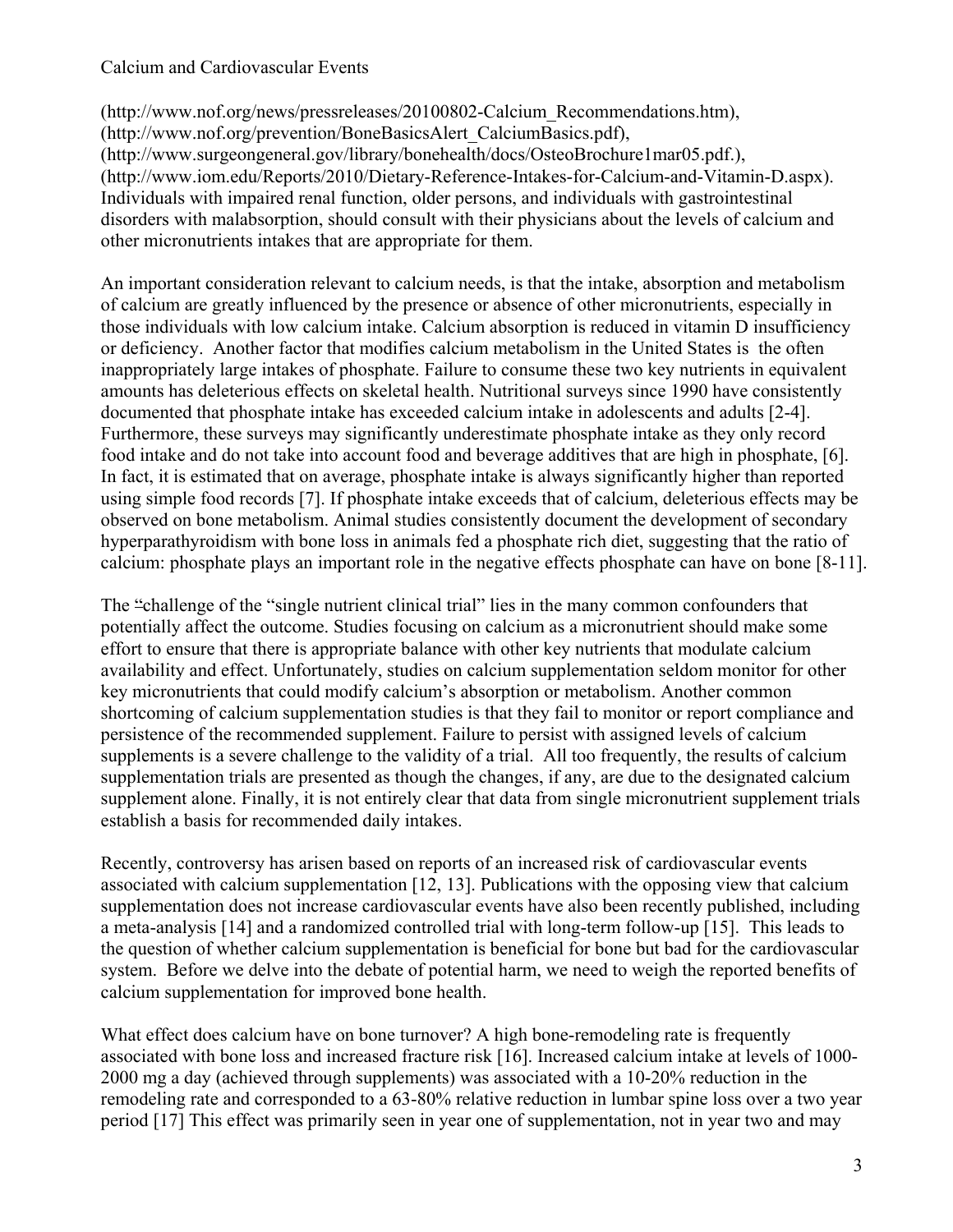not be a persistent outcome. Interestingly, Aloia et al. [18] recently reported that calcium supplements decreased parathyroid hormone and bone resorption markers.

A trend toward an increase in bone density was seen with supplemental calcium. This data was summarized in a meta-analysis reported in 2002 that analyzed 15 clinical trials with a total of 1,806 postmenopausal women. While a positive effect on bone mineral density for total body, lumbar spine, and hip was found, the mean change of less than 2% did not achieve statistical significance. There was also a trend towards reduction in spinal fractures [[19]. Notably, this review was withdrawn from the Cochrane database of systematic reviews in 2007.

It has been claimed that calcium obtained from dietary sources is more beneficial than that obtained from supplements. While a balanced, healthful diet is important for overall well being, there are few studies that have compared dietary to supplemental calcium in a meaningful way. One study compared BMD changes at the trochanter in 168 subjects receiving placebo, milk powder or a standard calcium carbonate supplement for two years. Calcium supplementation by either the calcium tablets or the milk powder prevented bone loss in an equivalent manner [20].

Evidence that calcium supplementation reduces fracture incidence would in fact be the most convincing proof of skeletal benefit. The effect on fracture risk reduction with the use of calcium alone is small and most trials have not shown a statistically significant effect. Multiple meta-analyses have been conducted to evaluate the magnitude of the effect. Intent to treat analyses have failed to show an effect. Post-hoc analyses do show an effect of calcium on fractures in those patients who are compliant, but it is important to remember that post hoc analyses can introduce statistical biases. A meta-analysis [21] provided evidence from 17 trials with 52,625 subjects, in which there was a 12% risk reduction (RR equal 0.88, (CI of 0.83-0.95, P< 0.0004). The fracture risk reduction was even greater (a 24% reduction) when compliance was high (greater than 80%) and when calcium supplementation was equal to or greater than 1200 mg per day. However, only 6,517 subjects were in the calcium alone analysis. In this portion of the analysis, the RR was 0.9, with a CI of 0.8-1.0. The authors state that the addition of vitamin D to calcium did not change the treatment effect. An estimate of the Number Needed to Treat (NNT) was 63 patients for 3-5 years to prevent one fracture. This compared favorably to the NNT with regard to statins, where 40 patients treated for five years was required to prevent one major cardiovascular event. Both of the latter compounds fared better in this analysis as compared to the NNT for aspirin, which required 270 subjects treated for six years to produce the same cardiovascular outcome as a statin. Furthermore in elderly individuals on low dietary calcium intake, the NNT to prevent one fracture attributable to calcium supplementation alone was calculated to be as low as 30 [21].

What is the potential downside of calcium supplements? As previously stated, four recent publications, one a randomized controlled prospective trial, one a cohort study and two meta-analyses have suggested that there is an increased risk for adverse cardiovascular events in elderly adult men and women on calcium supplements. But, how convincing is the evidence for cardiovascular harm? To evaluate these data, Table 1 summarizes the meta-analysis of twelve randomized controlled trials of calcium supplementation versus placebo and Table 2 summarizes the five cohort studies presented by Bolland et al [13]. These studies represent the few large clinical trials of subjects followed or treated with calcium alone that report cardiovascular outcomes. As indicated in the annotation attached to the Tables, "patient level" data on cardiovascular events were not necessarily reported in the cited published studies. Rather, the data from the studies with superscripts were obtained post-hoc by Bolland et al by soliciting the data from the authors of those studies. As stated by Bolland et al "Cardiovascular outcomes were obtained from self reports, hospital admissions, and death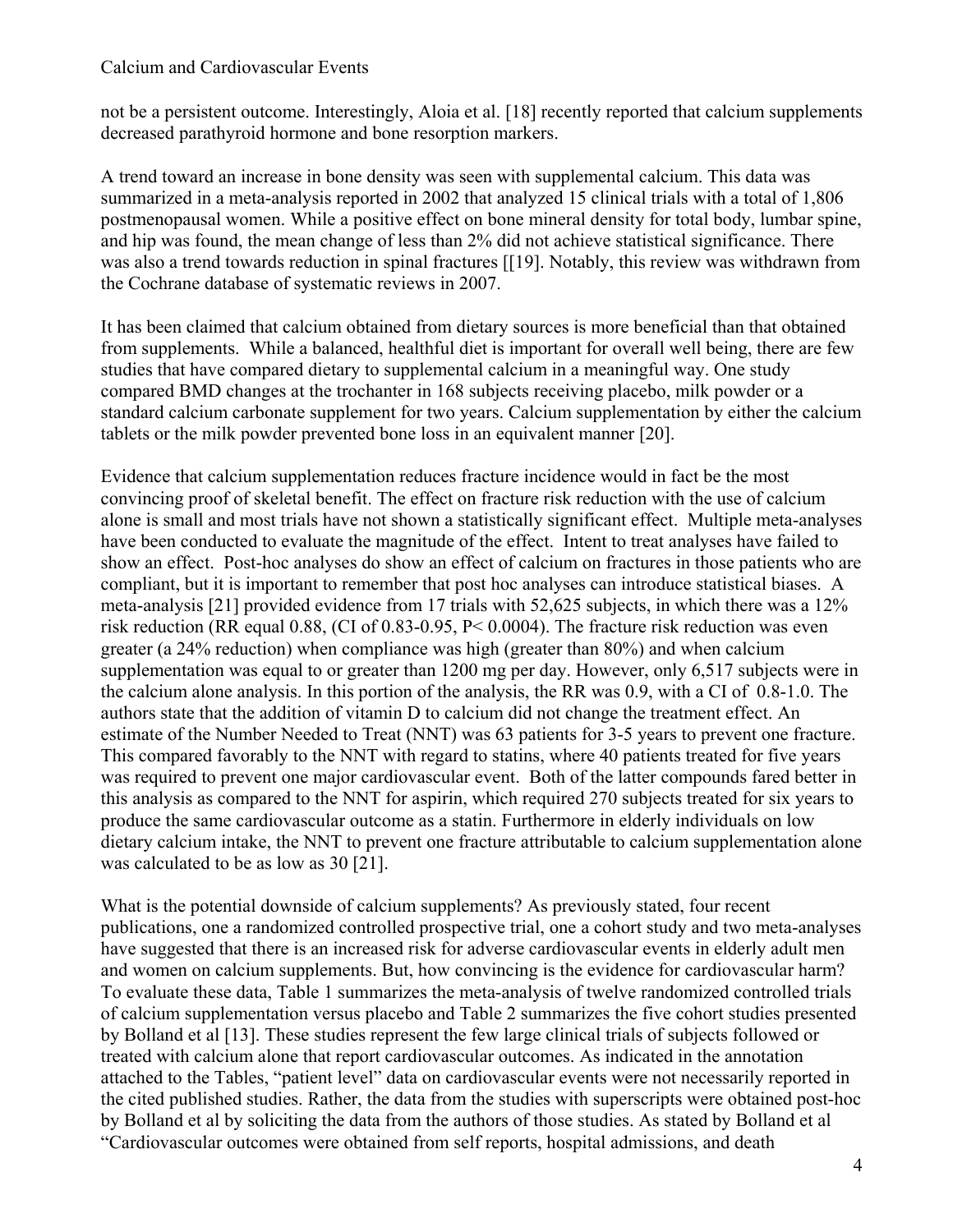certificates". Further, from Bolland et al 2010, these "patient-level" data were available on only 63% of the trial participants, and are reported to show an increased incidence ( $p<0.035$ ) of myocardial infarction with calcium supplementation, although the methods of ascertainment are unknown. These data did not reach significance for the conditions of stroke or the composite of myocardial infarct, stroke, or sudden death. As related in the modified Tables, all but one of the "non"-revised cohort studies [29] demonstrated a significant increase in relative risk (RR) for any specific cardiovascular outcome. One of the observational trials [28] found a significant trend in their cohort of 39,800 patients of a lower incidence of coronary heart disease as calcium supplementation increased from 0 to 1000 mg/day. One randomized controlled trial in elderly women reported an increased risk for a composite of three different end points, myocardial infarction, stroke and sudden death [12]. Each of these end points had different rates of occurrence and requires more stringent statistical analysis before the data can be used to produce a "combined" outcome. Such methods were not applied; furthermore, the data were based on a 60 % compliance rate [24, 12]. Another randomized controlled trial in a similar number of elderly women, examined more robust endpoints of cardiovascular death or hospitalization and used a proportional hazard time to first event analysis. This study had an 80% compliance rate and did not find an increased cardiovascular risk with calcium supplementation after five years of treatment [23] or in 4.5 years of follow-up [15].

While there are two recent meta-analyses on this important topic; they fail to bring cloture because they come to opposite conclusions [14, 13]. There are many reasons to anticipate discordance from meta-analyses of the available data. First, there were differences in the studies selected. Most notably, The RECORD trial data [34] were excluded from the Wang meta-analyses [14] because by the selection criteria of Wang et al, the method of ascertainment of the cardiovascular endpoint(s) was not stated and compliance was not measured. Overall, and evident in Table 1, meta-analyses are difficult to achieve if the studies suffer from differences in the selected endpoints of stroke, death from ischemic heart disease, non-fatal myocardial infarction, or composite cardiovascular endpoints; and/or methods of ascertainment, self-report vs. hospital reports vs. death certificates, which are not always clearly or accurately recorded or subjected to the same or more stringent methods of validation. The study selection criteria of Wang et al excluded "studies that did not ascertain CVD events, including CVD death, nonfatal coronary heart disease (CHD) or myocardial infarction (MI), and nonfatal stroke." And did not include non-reviewed data collected often at long intervals after the original studies.

In the search for more data to help resolve the controversy, Bolland et al have recently published their analysis of a limited data set from the Women's Health Initiative (WHI)[39] placebo arm of the calcium supplementation study. In this post hoc analysis of a subset of patients who were not taking "personal calcium supplements", Bolland et al. reported increased relative risk of 1.24 (1.07-1.45) for MI and 1.15 for the composite outcome of myocardial infarct or stroke (sudden death was discarded). The P-values for these relative risk calculations were reported as highly significant. However as has been pointed out, this selected, post hoc subset analysis in which those subjects taking personal supplements were removed from the analyses undermines the randomization balance with respect to characteristics between groups. In the original publications by the WHI trial investigators (Jackson RD et al), multiple analyses failed to demonstrate increased cardiovascular risk [40]. In response to the Bolland et al. re-analysis, one of the original WHI investigators commented "exploratory reviews of past studies can often lead to findings that result from chance alone". Finally, as pointed out in an editorial on the recent Bolland et al study, several clinical trials and a retrospective study involving calcium plus vitamin D reported no increase in cardiovascular risk in the calcium plus Dsupplemented patients [41]. The lively exchange of letters following the first Bolland et al "meta-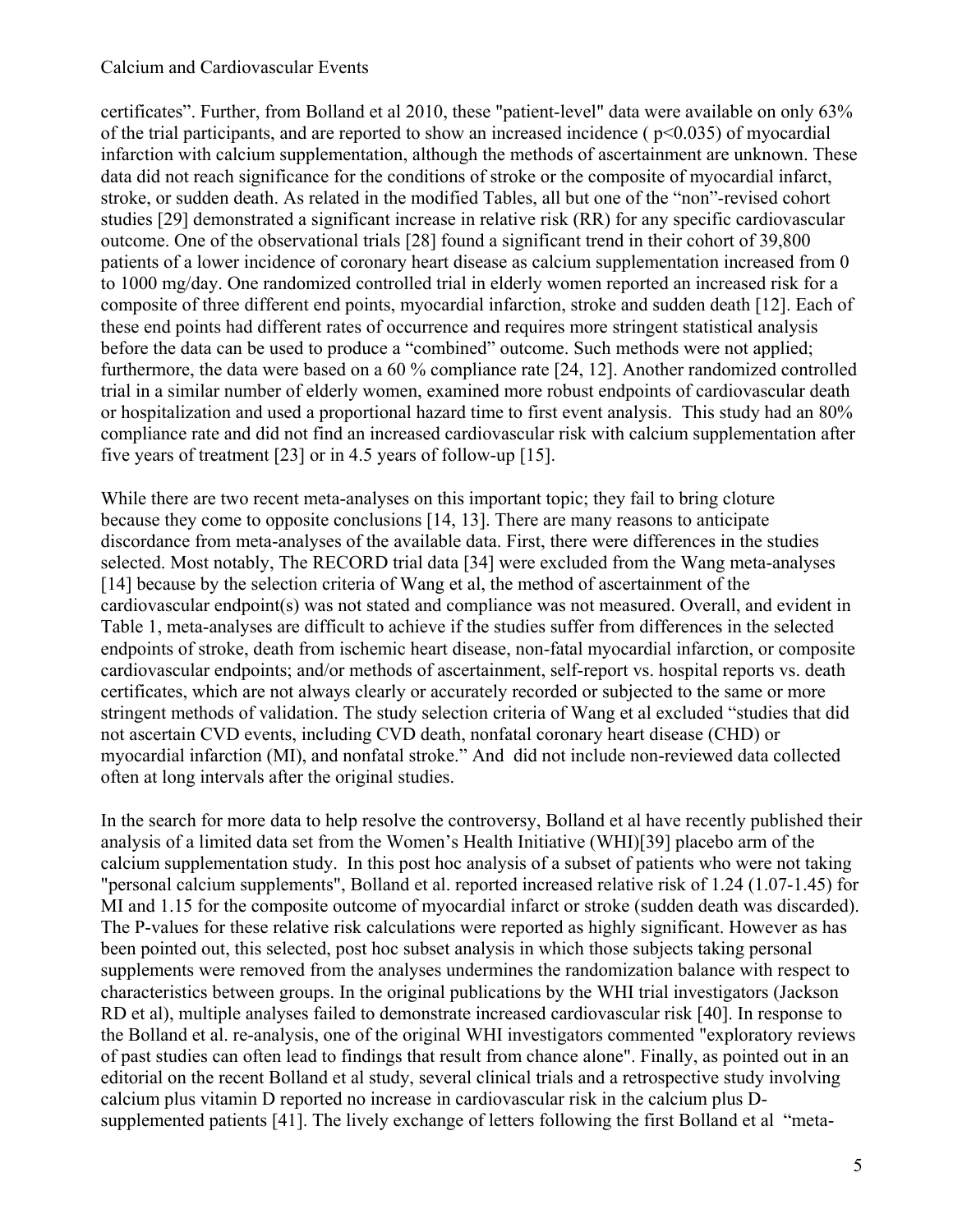analysis" can be reviewed in the British Medical Journal [42] and then followed by a more direct challenge by the major protagonists in a recent exchange of letters to the editors in JBMR [43]

The following lessons have come from this review: True placebo-controlled randomization in a trial of a single, readily available nutrient such as calcium is often difficult to achieve. Compliance with study parameters must be maintained, probably to levels well above 80% to provide confidence in a verifiable outcome, and it is important to monitor the intake of other dietary nutrients that might alter calcium effects. Clear, definable endpoints that can be validated must be utilized. The most appropriate and most stringent methods of statistical analysis must be applied.

Currently, the controversies over the long term safety of calcium (or calcium plus vitamin D) supplementation and cardiovascular health are not resolved. The stage is set for more debate. And so from which sources will the best answers come? Can data from RCT's truly inform what is best clinical practice? Or, is there greater clinical utility in post-hoc analyses in large cohorts? Hopefully, more patient-level data that are fully transparent with regard to dose, duration, compliance, assurance that there is intake balance with regard to confounders such as phosphate, clear documentation of adverse events and application of appropriate statistical analyses may one day put these issues "to bed".

Age, ethnicity and stages of the cycle were reviewed extensively in a recent summary of the Institute of Medicine Report [38]. Predominantly based on bone health data, data, the IOM set Recommended Dietary Allowances (RDAs) for  $\geq$ 97.5% of the population. Recommendations for calcium range from 700 to 1300 mg/d for life-stage groups starting at 1 year and continuing through the elderly. Although some clinicians may derive comfort from the exhaustive Institute of Medicine review of the literature, which considered adverse events as well as benefits, for many the debate still rages.

### **Disclosures:**

RSB, CZ, DPK, RAA, declare no conflict of interest on any of the work in this manuscript.

After the completion of this position paper, C. Zapalowski became a full time employee of Amgen Inc. In accordance with the ASBMR's Ethics Policy, Dr. Zapalowski resigned her position as a member of the ASBMR Professional Practice Committee upon her employment with Amgen Inc.

### **References for Commentary:**

- 1. Standing Committee on the Scientific Evaluation of Dietary Reference Intakes FaNBIoM 1997 Dietary Reference Intakes for Calcium, Phosphorus, Magnesium, Vitamin D and Fluoride. National Academy Press, Washington, DC, USA
- 2. U.S. Department of Agriculture (1993a) Continuing Survey of Food Intakes by Individuals (CSFn): diet and health knowledge survey 1989. U.S. Department of Commerce, National Technical Information Service, Springfield, VA (PB93500411: machine readable data set).
- 3. U.S. Department of Agriculture (1993b) Continuing Survey of Food Intakes by Individuals (CSFn): diet and health knowledge survey 1990. U.S. Department of Commerce, National Technical Information Service, Springfield, VA (PB93504843: machine read able data set).
- 4. U.S. Department of Agriculture (1994) Continuing Survey of Food Intakes by Individuals (CSFn):diet and health knowledge survey 1991. US Department of Commerce, National Technical Information Service, Springfield, VA (PB94500063: machine readable data set).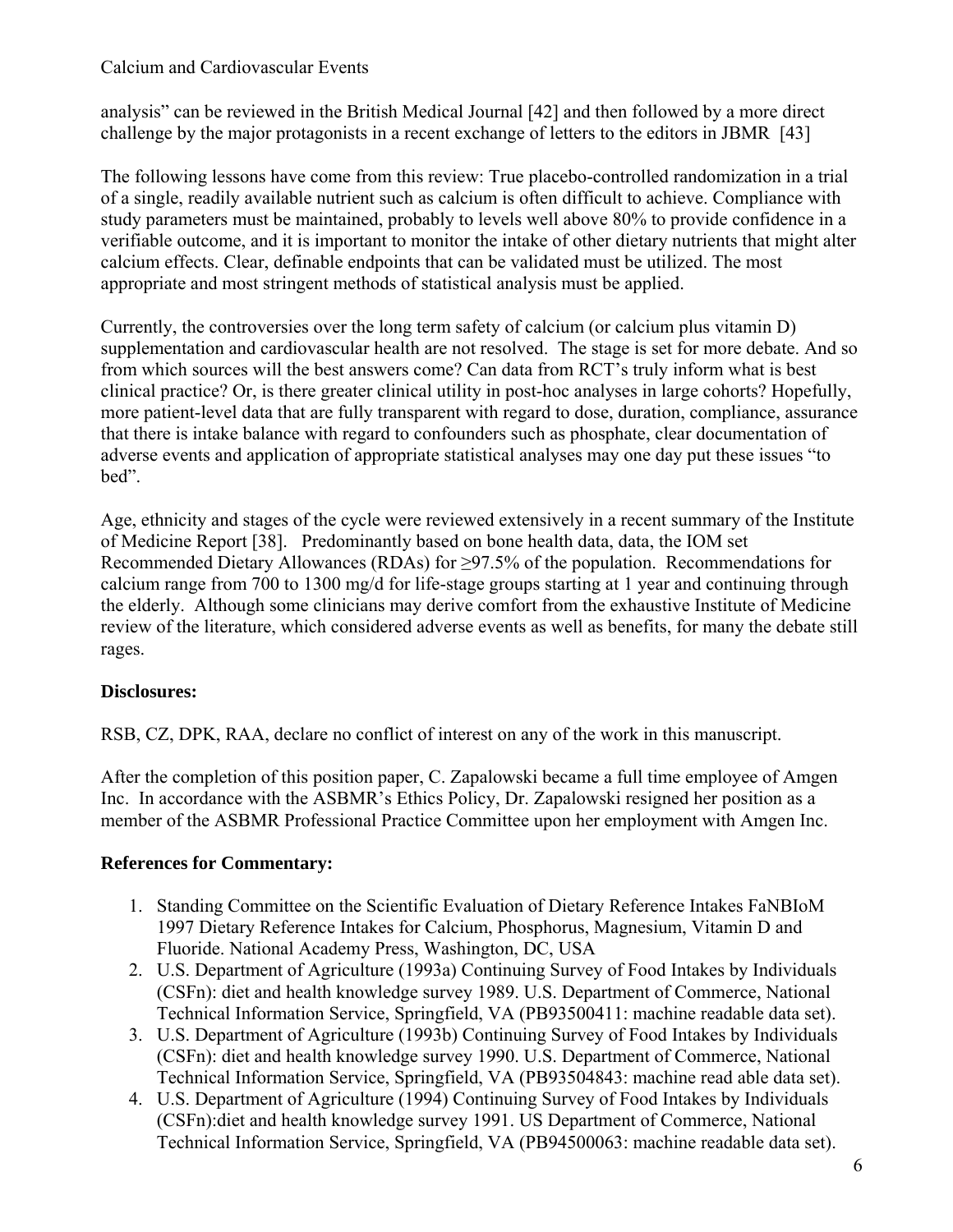- 5. Bailey RL, Gahche JJ, Lentino CV, Dwyer JT, Engel JS, Thomas PR, Betz JM, Sempos CT, Picciano MF. Estimation of Total Usual Calcium and Vitamin D Intakes in the United States J. Nutr. 140: 817–822, 2010.
- 6. Dziezak, J. D. (1990) Phosphates improve many foods. Food Technol. 44: 80-92
- 7. Oenning, L. ]., Vogel, J. & Calvo, M. S. (1988) Accuracy of methods estimating calcium and phosphorus intake in daily diets. J.Am. Diet. Assoc. 88: 1076-1078.
- 8. Calvo, M. S. (1994) The effects of high phosphorus intake on calcium homeostasis. In: Advances in Nutritional Research (Draper,H., ed.), vol. 9, pp. 183-207. Plenum Press, New York, NY.:
- 9. Calvo MS, Park YK. (1996); Changing phosphorus content of the U.S. diet: potential for adverse effects on bone. J Nutr. 126 (4): 1168S.
- 10. Draper HH, Sie TL, Bergan JG.(1972) Osteoporosis in aging rats induced by high phosphorus diets. J. Nutr. 102: 1133-1142.).
- 11. Shah, B. G., Krisnaro, G. V. G. &. Draper, H. H. (1967) The relationship of Ca and P nutrition during adult life and osteoporosis in aged mice. J. Nutr. 92: 30-42.).
- 12. Bolland MJ, Barber PA, Doughty RN, Mason B, Horne A, Ames R, et al. 2008 Vascular events in healthy older women receiving calcium supplementation: randomised controlled trial. BMJ;336:262-6.
- 13. Bolland MJ Avenell A, Baron JA, Grey A, MacLennan GS, Gamble GD, Reid IR,l 2010 Effect of calcium supplements on risk of myocardial infarction and cardiovascular events: meta-analysisBMJ;341: 3691
- 14. Wang L, Manson JE, Song Y, Sesso HD 2010Systematic Review: Vitamin D and Calcium Supplementation in Prevention of Cardiovascular Events Ann Intern Med.;152:315-323.
- 15. Lewis JR, Calver J, Zhu K, Flicker L, Prince RL 2010, Calcium supplementation and the risks of atherosclerotic vascular disease in older women: results of a 5-year RCT and a 4.5 year follow-up, JBMR
- 16. Garnero, P., Hausherr, E., Chapuy, M.-C., Marcelli, C., Grandjean, H., Muller, C., Cormier, C., Bréart, G., Meunier, P. and Delmas, P. D. (1996), Markers of bone resorption predict hip fracture in elderly women: The EPIDOS prospective study. Journal of Bone and Mineral Research, 11: 1531–1538.
- 17. Elders PJ, Netelenbos JC, Lips P, van Ginkel FC, Khoe E, Leeuwenkamp OR, et al. Calcium supplementation reduces vertebral bone loss in perimenopausal women: a controlled trial in 248 women between 46 and 55 years of age. J Clin EndocrinolMetab 1991;73:533-40
- 18. Aloia J, Bojadzievski T, Yusupov E, Shahzad G, Pollack S, Mikhail M, Yeh J. 2010 The relative influence of calcium intake and vitamin D status on serum parathyroid hormone and bone turnover biomarkers in a double-blind, placebo-controlled parallel group, longitudinal factorial design. J Clin Endocrinol Metab. J ul;95(7):3216-24.
- 19. Shea B, Wells G, Cranney A, Zytaruk N, et al 2002 VII. Meta-analysis of calcium supplementation for the prevention of postmenopausal osteoporosis. Endo Rev 23:552-559.
- 20. Prince R, Devine A, Dick I, Criddle A et al 1995 The effects of calcium supplementation (milk powder or tablets) and exercise on bone density in postmenopausal women. J Bone Miner Res 10:1068-1075
- 21. Tang BMP, Eslick GD, Nowson C, Smith C, Bensoussan A. 2007 Use of calcium or calcium in combination with vitamin D supplementation to prevent fractures and bone loss in people aged 50 years and older: a meta-analysis. Lancet;370:657-66.
- 22. Baron JA, Beach M, Mandel JS, van Stolk RU, Haile RW, Sandler RS, et al. Calcium supplements for the prevention of colorectal adenomas. Calcium Polyp Prevention Study Group. N Engl J Med 1999;340:101-7.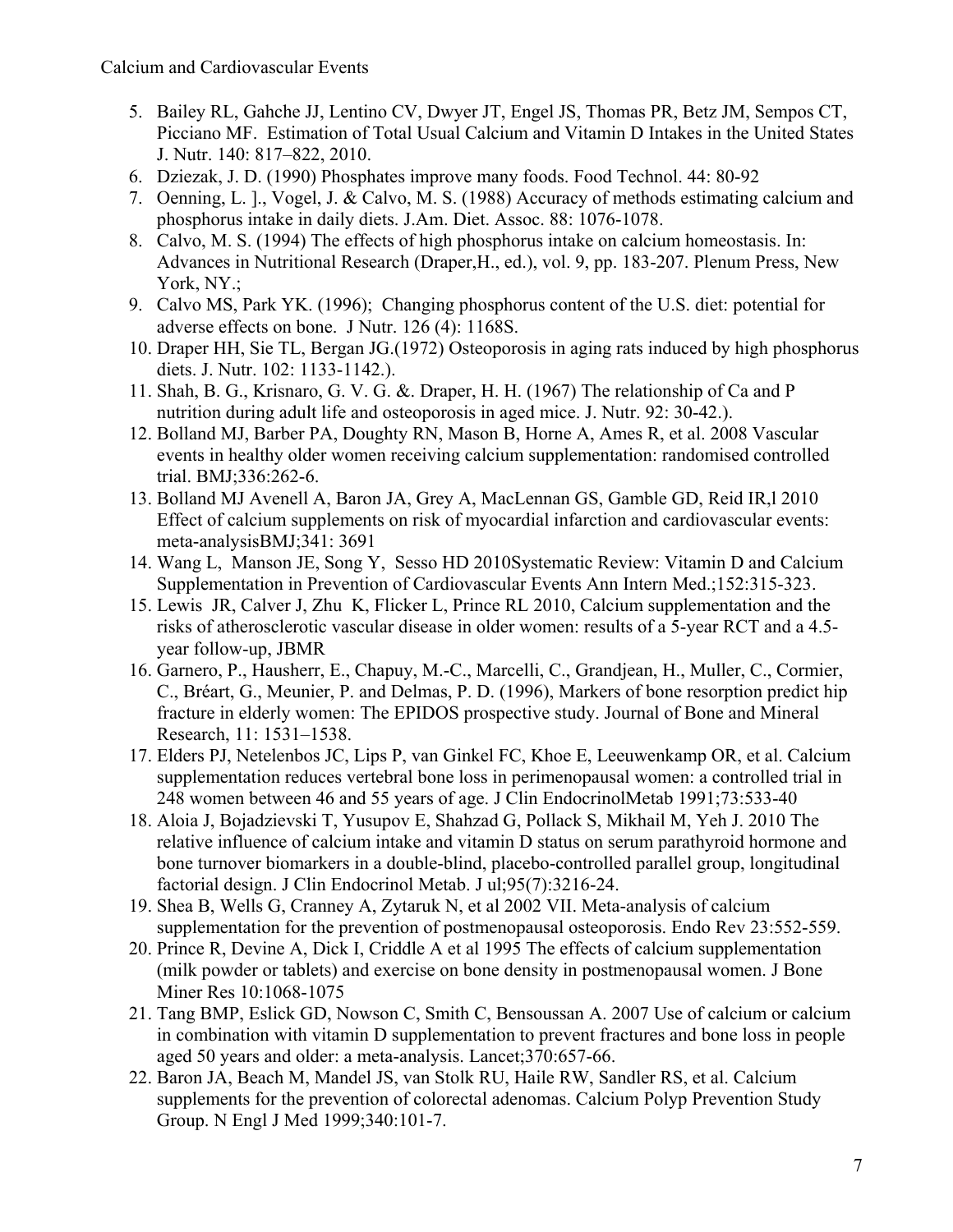- 23. Prince RL, Devine A, Dhaliwal SS, Dick IM 2006 Effects of calcium supplementation on clinical fracture and bone structure: results of a 5-year, double-blind, placebo controlled trial in elderly women. Arch Intern Med 166(8)**:**869-75.
- 24. Reid IR, Ames R, Mason B, Reid HE, Bacon CJ, Bolland MJ, et al. 2008 Randomized controlled trial of calcium supplementation in healthy, nonosteoporotic, older men. Arch Intern Med;168:2276-82.
- 25. Ascherio A, Rimm EB, Hernan MA, Giovannucci EL, Kawachi I, Stampfer MJ, et al. 1998 Intake of potassium, magnesium, calcium, and fiber and risk of stroke among US men. Circulation;98:1198-204.
- 26. Bostick RM, Kushi LH, Wu Y, Meyer KA, Sellers TA, Folsom AR. 1999; Relation of calcium, vitamin D, and dairy food intake to ischemic heart disease mortality among postmenopausal women. Am J Epidemiol 149:151-61.
- 27. Iso H, Stampfer MJ, Manson JE, Rexrode K, Hennekens CH, Colditz GA, et al. 1999 Prospective study of calcium, potassium, and magnesium intake and risk of stroke in women. Stroke;30:1772-9.
- 28. Al-Delaimy WK, Rimm E, Willett WC, Stampfer MJ, Hu FB. 2003 A prospective study of calcium intake from diet and supplements and risk of ischemic heart disease among men. Am J Clin Nutr;77:814-8
- 29. Pentti K, TuppurainenMT, Honkanen R, Sandini L, Kroger H, Alhava E, et al. Use of calcium supplements and the risk of coronary heart disease in 52-62-year-old women: the Kuopio Osteoporosis Risk Factor and Prevention Study. Maturitas 2009;63:73-8.
- 30. Dawson-Hughes B, Dallal GE, Krall EA, Sadowski L, Sahyoun N, Tannenbaum S. A controlled trial of the effect of calcium supplementation on bone density in postmenopausal women. N Engl J Med 1990;323:878-83.
- 31. Reid IR, Ames RW, Evans MC, Gamble GD, Sharpe SJ. Effect of calcium supplementation on bone loss in postmenopausal women. N Engl J Med 1993;328:460-4.
- 32. Riggs BL, O'Fallon WM, Muhs J, O'Connor MK, Kumar R, Melton LJ 3rd. Long-term effects of calcium supplementation on serum parathyroid hormone level, bone turnover, and bone loss in elderly women. J Bone Miner Res 1998;13:168-74.
- 33. Bonithon-Kopp C, Kronborg O, Giacosa A, Rath U, Faivre J. Calcium and fibre supplementation in prevention of colorectal adenoma recurrence: a randomised intervention trial. European Cancer Prevention Organisation Study Group. Lancet 2000;356:1300-6.
- 34. Grant AM, Avenell A, Campbell MK, McDonald AM, MacLennan GS, McPherson GC, et al. Oral vitamin D3 and calcium for secondary prevention of low-trauma fractures in elderly people (Randomised Evaluation of Calcium Or vitamin D, RECORD): a randomised placebo controlled trial. Lancet 2005;365:1621-8.
- 35. Reid IR, Mason B, Horne A, Ames R, Reid HE, Bava U, et al. Randomized controlled trial of calcium in healthy older women. Am J Med 2006;119:777-85.
- 36. Bonnick S, Broy S, Kaiser F, Teutsch C, Rosenberg E, DeLucca P, et al. Treatment with alendronate plus calcium, alendronate alone, or calcium alone for postmenopausal low bone mineral density. Curr Med Res Opin 2007;23:1341-9.
- 37. Lappe JM, Travers-Gustafson D, Davies KM, Recker RR, Heaney RP. Vitamin D and calcium supplementation reduces cancer risk: results of a randomized trial. Am J Clin Nutr. 2007 Jun;85(6):1586-91.
- 38. Ross AC, Manson JE, Abrams SA, Aloia JF, Brannon PM, Clinton SK, Durazo-Arvizu RA, Gallagher JC, Gallo RL, Jones G, Kovacs CS, Mayne ST, Rosen CJ, Shapses SA. The 2011 Report on Dietary Reference Intakes for Calcium and Vitamin D from the Institute of Medicine: What Clinicians Need to Know. J Clin Endocrinol Metab. 2010 Nov 29. [Epub ahead of print]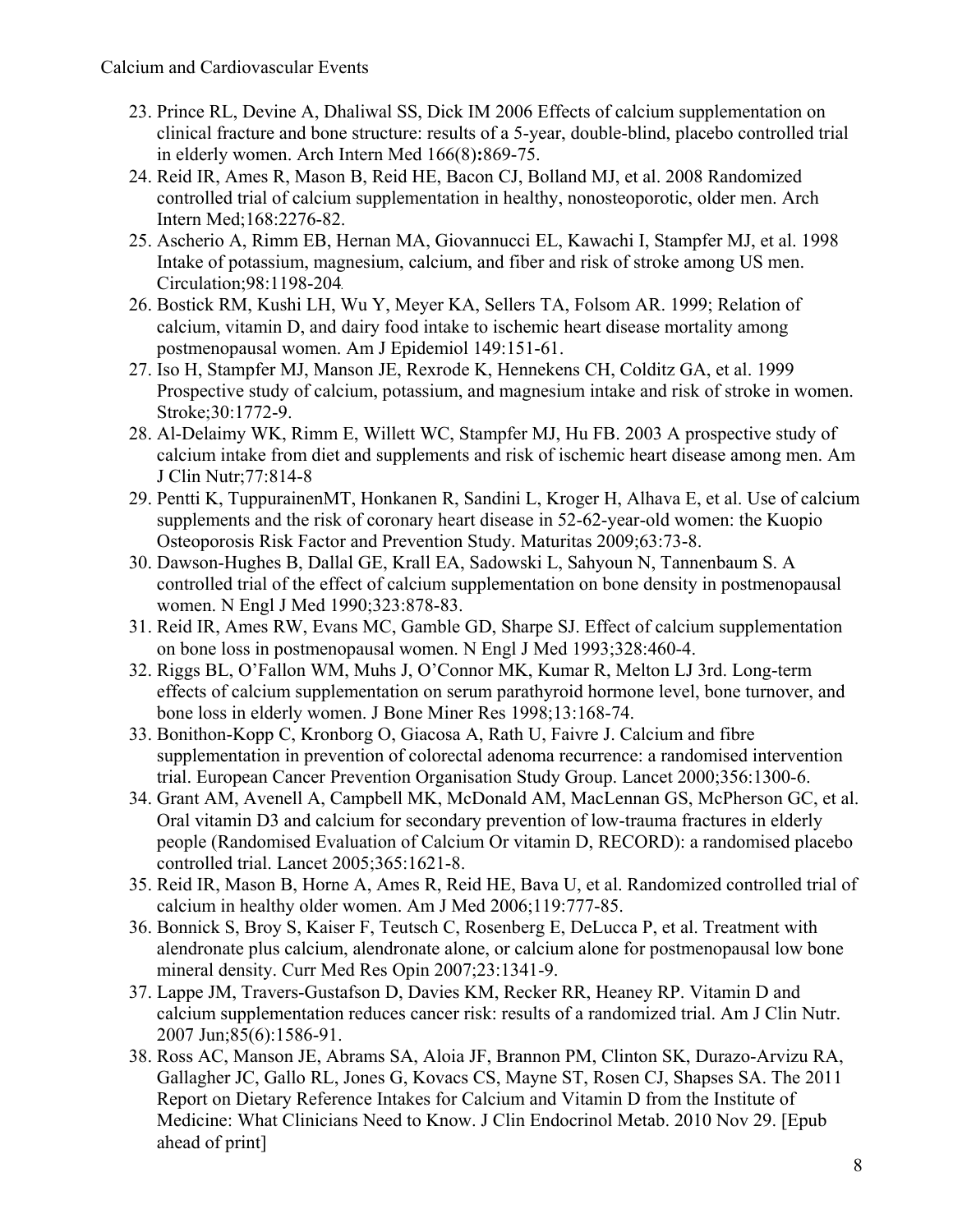- 39. Bolland MJ, Grey A, Avenell A, Gamble GD, Reid IR. Calcium supplements with or without vitamin D and risk of cardiovascular events: reanalysis of the Women's Health Initiative limited access dataset and meta-analysis. BMJ2011;342:d2040.
- 40. Jackson RD, LaCroix AZ, Gass M, Wallace RB, Robbins J, Lewis CE, et al. Calcium plus vitamin D supplementation and the risk of fractures. N Engl J Med2006;354:669-83.
- 41. Abrahamsen B and Sahota O, Do calcium plus vitamin D supplements increase cardiovascular risk? BMJ 342: 2011
- 42. Letters to the Editor Brit Med J 2010 341: 569-571.
- 43. "Calcium supplements and cardiovascular risk" J Bone Miner Res. 2011 26:899-901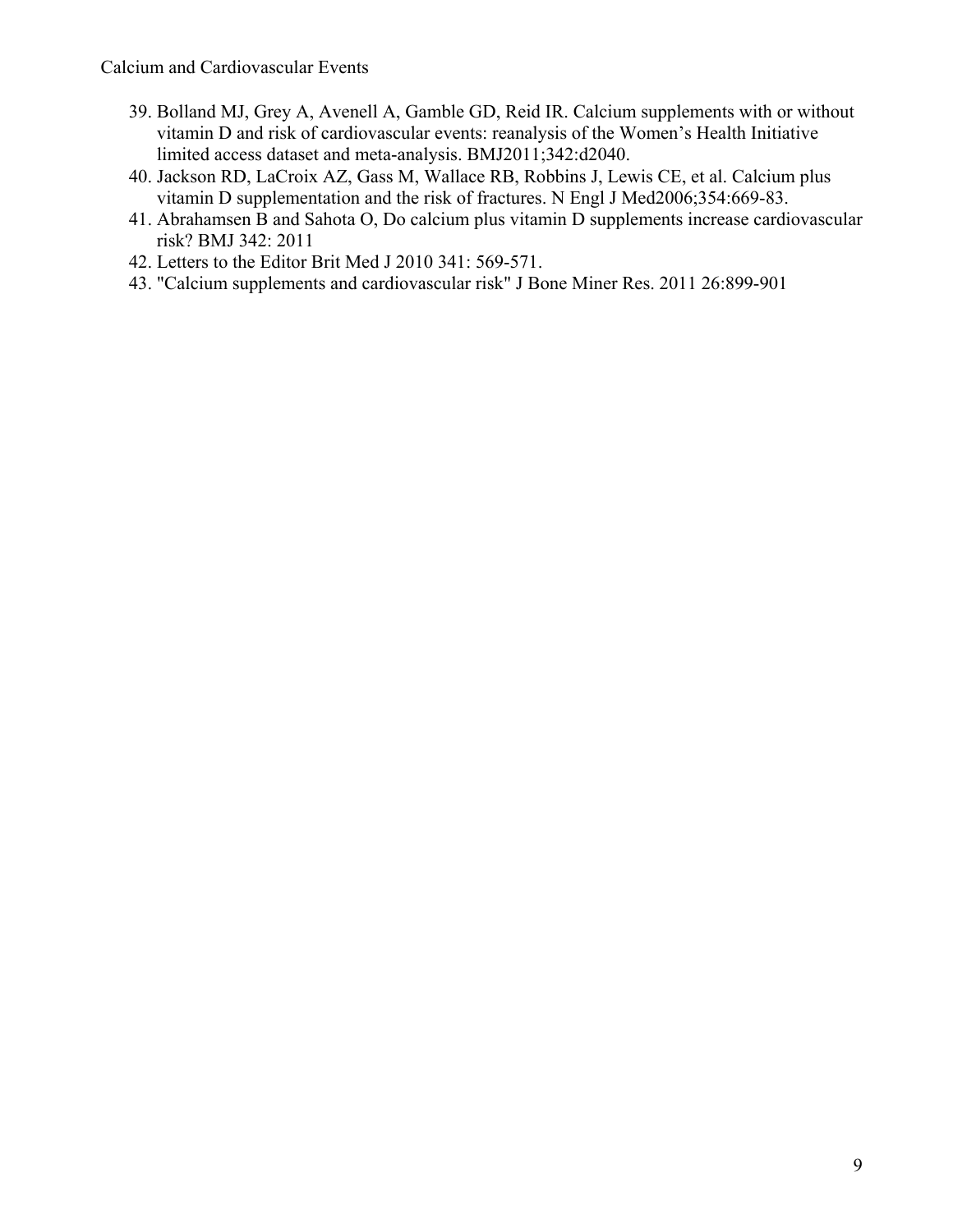| Ref.               | $#$ Subjects            | Ca dose                          | CV Endpoint Control                                     |                                       | Calcium<br>$\#$                      | <b>RR</b>                                                                            |
|--------------------|-------------------------|----------------------------------|---------------------------------------------------------|---------------------------------------|--------------------------------------|--------------------------------------------------------------------------------------|
| $\lceil 30 \rceil$ | 361 women               | 0, 500                           | Stroke <sup>A</sup>                                     | $\#$<br>$\mathbf{1}$                  | $\boldsymbol{0}$                     | <b>NA</b>                                                                            |
| $[31]$             | 135 women               | 0, 1,000                         | Stroke                                                  | $\mathbf{1}$                          | $\overline{2}$                       | NA                                                                                   |
| $[32]$             | 236 women               | 0, 1,600                         | Stroke <sup>A</sup><br>MI                               | $\boldsymbol{0}$<br>$\boldsymbol{0}$  | $\boldsymbol{0}$<br>$\boldsymbol{0}$ | <b>NA</b><br><b>NA</b>                                                               |
| $[22]$             | $672$ -men<br>258 women | 0, 1, 200                        | <b>CVD</b><br>Stroke                                    | 46<br>11                              | 50<br>12                             | NA.                                                                                  |
| $[33]$             | $262$ men<br>154 women  | 0, 2,000                         | Stroke <sup>A</sup>                                     | $\boldsymbol{0}$                      | $\mathbf{1}$                         | <b>NA</b>                                                                            |
| $[34]$             | 774 men<br>4,498 women  | 0, 1,000                         | $MI^A$<br>Stroke <sup>A</sup><br>Composite <sup>A</sup> | 73<br>106<br>175                      | 89<br>116<br>197                     | NA<br>NA<br><b>NA</b>                                                                |
| $[26]$             | 1,460<br>women          | 0,1200                           | <b>CHD</b>                                              | 51                                    | 56                                   | 1.12                                                                                 |
| $[36]$             | 563<br>women            | 0, 1,000                         | Stroke <sup>A</sup>                                     | $\mathbf{1}$                          | $\mathbf{1}$                         | <b>NA</b>                                                                            |
| $[37]$             | 734<br>women            | 0, 1,000<br>0, 1,400<br>or 1,500 | $MI^A$<br>Stroke <sup>A</sup><br>Composite <sup>A</sup> | $\overline{2}$<br>$\overline{4}$<br>8 | $\overline{2}$<br>5<br>8             | NA<br>NA<br>NA                                                                       |
| $[12]$             | 1,471<br>women          | 0, 1000                          | MI<br>Stroke<br>Sudden Death<br>Composite               |                                       |                                      | $1.49(0.86 - 2.57)$<br>$1.37(0.83 - 2.28)$<br>$0.51(0.13-2.01)$<br>$1.21(0.84-1.74)$ |
| $[24]$             | 323<br>men              | 0,1200<br>600                    | Composite<br>Death                                      | $\boldsymbol{0}$<br>$\mathbf{1}$      | $\frac{3}{2}$                        | NA                                                                                   |
| $[15]$             | 1,460<br>women          | 0,1200                           | CV death<br>or hospitalization                          |                                       |                                      | $0.94(0.69-1.28)$                                                                    |

**<sup>A</sup>** Patient Level Data provided to Bolland et al [13] by lead author, not in original citation